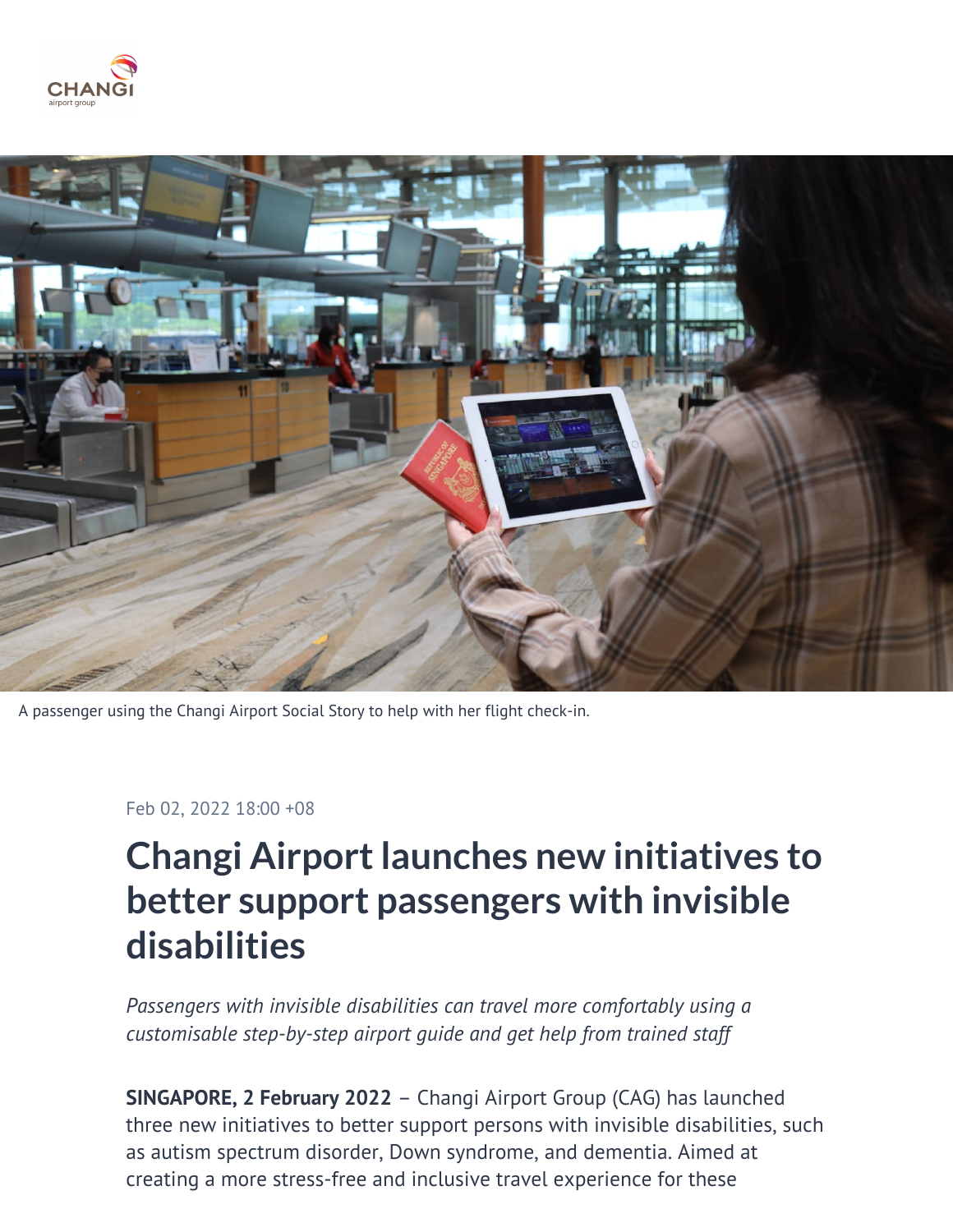passengers, the initiatives include a customisable step-by-step airport guide, being alert to special identifying lanyards, as well as having a pool of staff trained in identifying them, so passengers can get help more easily and discreetly. The initiatives were developed by CAG in consultation with special needs schools and organisations.



## **Get familiar with Changi Airport with the Changi Airport Social Story**

*Passengers with invisible disabilities can familiarise themselves with airport processes using the Changi Airport Social Story to reduce anxiety when travelling.*

The Changi Airport Social Story is an initiative jointly developed with experienced educators from Rainbow Centre Training and Consultancy (RCTC) to help reduce the stress of unfamiliar situations such as travelling for persons with invisible disabilities.

Comprising pictures and short descriptions, a social story is a common tool used by caregivers to familiarise persons with invisible disabilities with the various processes before they reach their destination. The step-by-step guide outlines the entire airport journey from check-in to boarding in a way that is easy to understand. Passengers and caregivers can go through the processes using the pictures in the social story during their pre-flight preparation. This downloadable file allows for customisation to suit each passenger's journey and can be easily accessed on [Changi Airport's website](https://www.changiairport.com/en/airport-guide/special-assistance.html) or be printed for physical use.

### **Wear these lanyards to tell us you may need more support**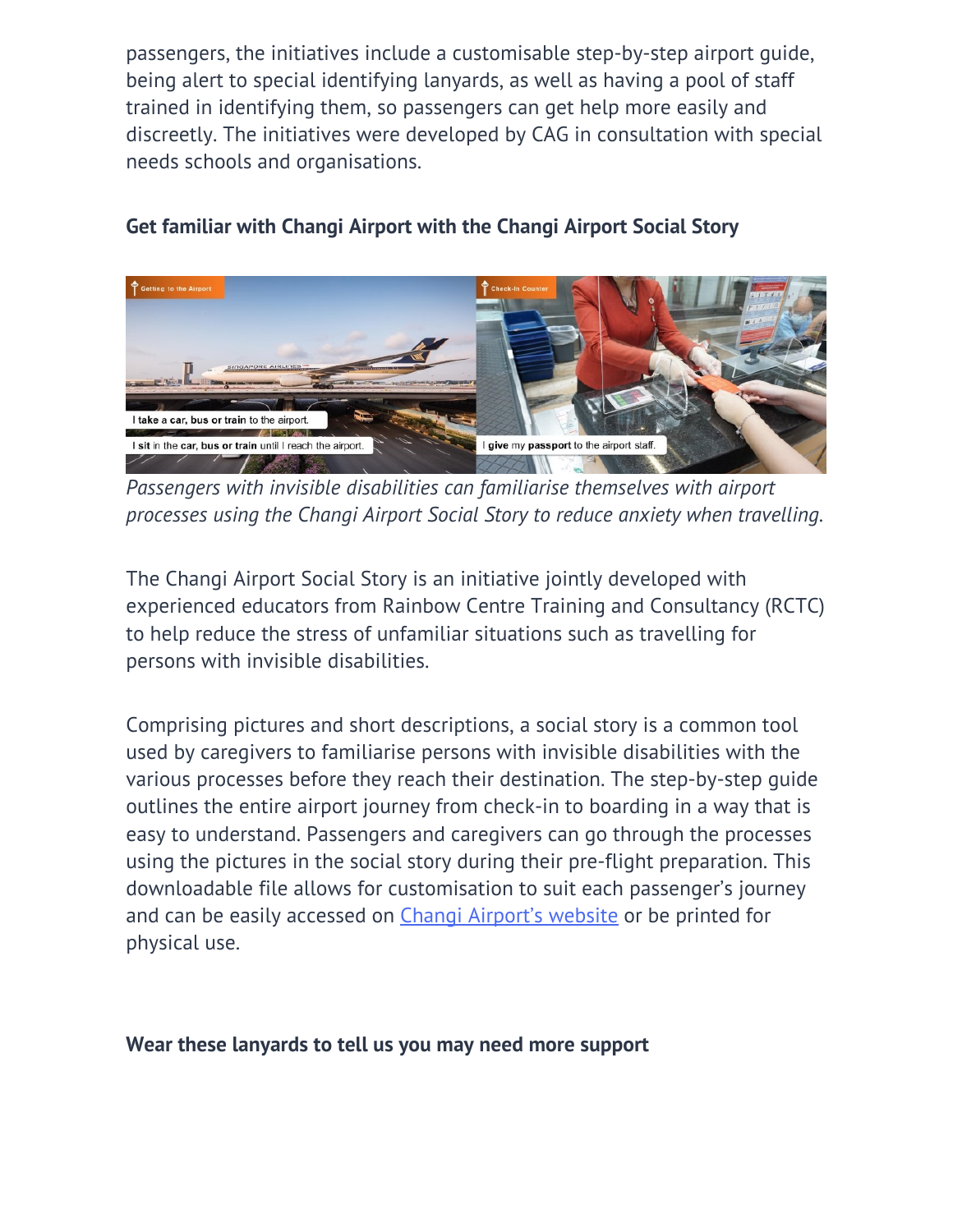

*Passengers may choose to wear invisible disabilities lanyards at the airport as a discreet way of telling others that they may need more support or time.*

# *Photo credit: Land Transport Authority (Left), The Hidden Disabilities Sunflower (Right)*

Passengers who prefer a more discreet way of indicating their invisible disabilities may choose to carry the [Hidden Disabilities Sunflower lanyard](https://hiddendisabilitiesstore.com/)[\[1\]](#_ftn1) or the Land Transport Authority's ["May I Have a Seat Please" lanyard\[2\].](https://go.gov.sg/lta-inclusive) Airport staff have been trained to identify these lanyards and to come forward to offer additional support, such as allowing more time for these passengers to complete a particular procedure or guiding them through airport processes.

### **Equipping staff with specialised skills to provide effective support**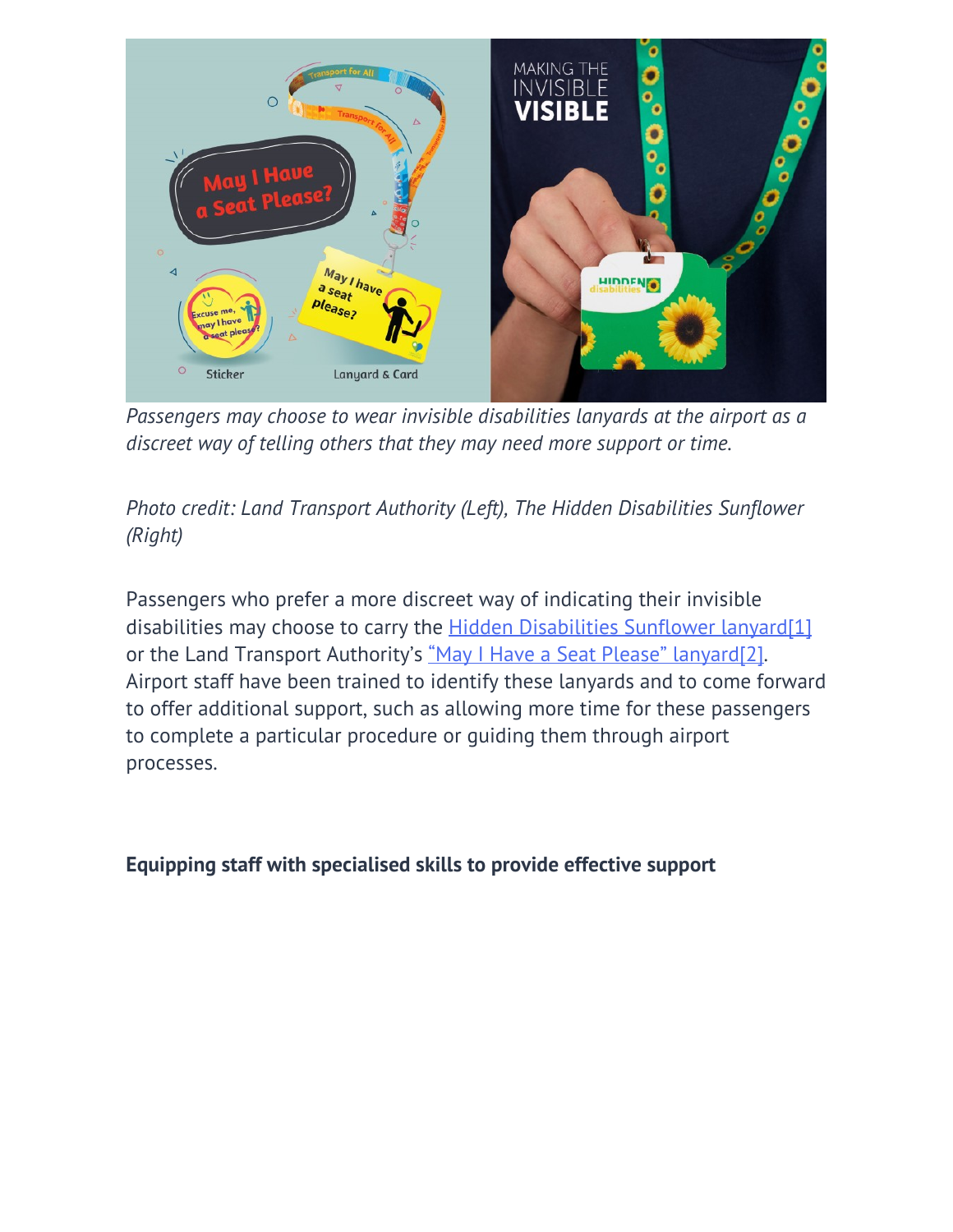

*Frontline staff, identified by their gold Care Ambassador pin, are trained to effectively support passengers with invisible disabilities on their airport journey.*

Throughout their airport journey, passengers with invisible disabilities are also supported by Changi Airport staff with the gold Care Ambassador pin. Known as Changi Care Ambassadors, these frontline staff have undergone training with RCTC and are equipped with the skillsets to assist passengers with special needs effectively. Over 300 frontline staff from various passenger touch points have benefitted from the training and it will be expanded to more staff this year.

"Navigating unfamiliar places and procedures while catching a flight can be stressful, especially for passengers whose disabilities may not be immediately apparent. We worked closely with experts and sought feedback from the community on how we could better support their needs at the airport. The initiatives aim to improve the overall travel experience for passengers with invisible disabilities and we hope it makes the airport a more comfortable and accessible place for them," said Damon Wong, Vice President of Changi Airport Group's Passenger Experience, Ground Operations and Customer Service.

"Rainbow Centre is heartened to know that CAG is taking steps towards being an inclusive airport so passengers of disabilities can be better served and included. This aligns extremely well with Rainbow Centre's vision of